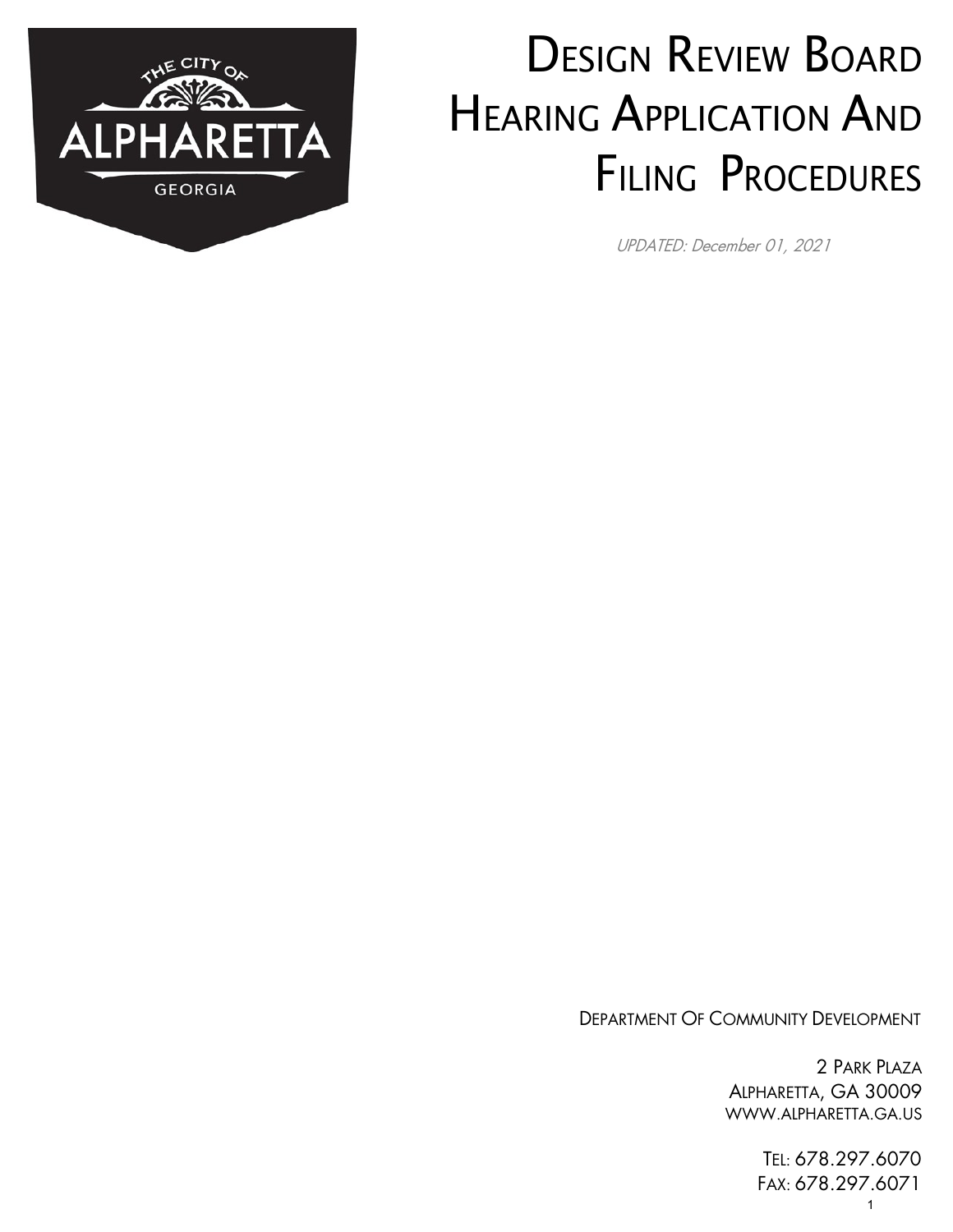### INSTRUCTIONS AND REQUIRED MATERIALS

*The City of Alpharetta Design Review Board Hearing Application has been designed to allow you the ease of completing the form electronically and printing the completed form for submittal. Please note, however, that the form cannot be saved so as to include the information that you input.*

#### Required Materials:

In order to allow the Design Review Board to adequately and effectively understand and consider the nature of your request it is required that certain materials be included with your submittal. These required items are described below along with the type(s) of review for which they would be needed. Submittals not including the appropriate materials, as indicated below, will not be accepted for review.

| Site Plan Review                                                                                                                                                                                                                                                                             | Signage Review                                                                                                                                                                            |  |  |  |
|----------------------------------------------------------------------------------------------------------------------------------------------------------------------------------------------------------------------------------------------------------------------------------------------|-------------------------------------------------------------------------------------------------------------------------------------------------------------------------------------------|--|--|--|
| Legal description of the property                                                                                                                                                                                                                                                            | Overall site plan drawing indicating locations of ground<br>signs and required setbacks                                                                                                   |  |  |  |
| Site plan(s) showing locations of all site features,<br>including but not limited to<br>- Buildings<br>- Roads<br>- Parking Areas<br>- Specimen trees<br>- Detention / retention areas<br>- Dumpster / refuse locations (screening and materials)<br>- HVAC / electrical equipment locations | Exterior elevations indicating locations of all wall signs<br>Individual color drawings of each sign indicated<br>- Materials<br>- Dimensions<br>- Lighting<br>- Construction<br>- Colors |  |  |  |
| Site lighting with photometric drawings and<br>compatibility to neighboring buildings and property                                                                                                                                                                                           | <b>Exterior Elevation Review</b>                                                                                                                                                          |  |  |  |
| Retaining wall(s) location and materials                                                                                                                                                                                                                                                     | Colored exterior elevations with materials notes of all<br>facades of the building(s)                                                                                                     |  |  |  |
|                                                                                                                                                                                                                                                                                              | All exterior material and color samples (Shall be brought<br>to the scheduled meeting)                                                                                                    |  |  |  |
| Landscape Review<br>Landscape drawing(s) prepared by landscape                                                                                                                                                                                                                               | Provide site line study from the public right of way<br>showing locations of roof-top equipment                                                                                           |  |  |  |
| architect showing locations of all landscape features,<br>including but not limited to<br>- Size and type of all plant material; including ground<br>covers<br>- Seasonal beds                                                                                                               | - Satellite dishes<br>- Vents<br>- Exhaust pipes<br>- Antennas<br>Locations of building lighting<br>Perspective drawings and renderings                                                   |  |  |  |

#### Submittal Procedure:

One (1) original plus o n e ( 1) copy of a completed Hearing Application and supporting documents are to be filed by the deadline dates reflected on the following page. Completed applications received after the deadline shall be placed on the next available agenda. All renderings attached to the application must be in color.

An electronic set in .PDF format on a flash drive containing the entire applications; including all documents, plans, and drawings; must be included with the application. Each component of your submittal must be saved as a separate file document (for example, all of your individual documents relating to the Exterior Elevation Review (site plan, site line study, and lighting and material cut sheet) should all be saved into one .PDF document.

Any oversized materials may be attached to the original application. All collated sets shall be submitted on paper no greater than 11 inches by 17 inches in size and folded to 8.5 inches x 11 inches. Two (2) sets of all landscape plans shall be submitted full-size.

Drawings submitted must be accurate and labeled.

Technical drawings (i.e. signs, elevations, site plans) must be drawn to scale).

Photos shall be mounted on 8.5 inch by 11 inch paper and labeled.

Presentation materials (including actual materials, sample boards, or mounted drawings) should not be submitted, but brought by the App 2 licant to the scheduled Design Review Board meeting.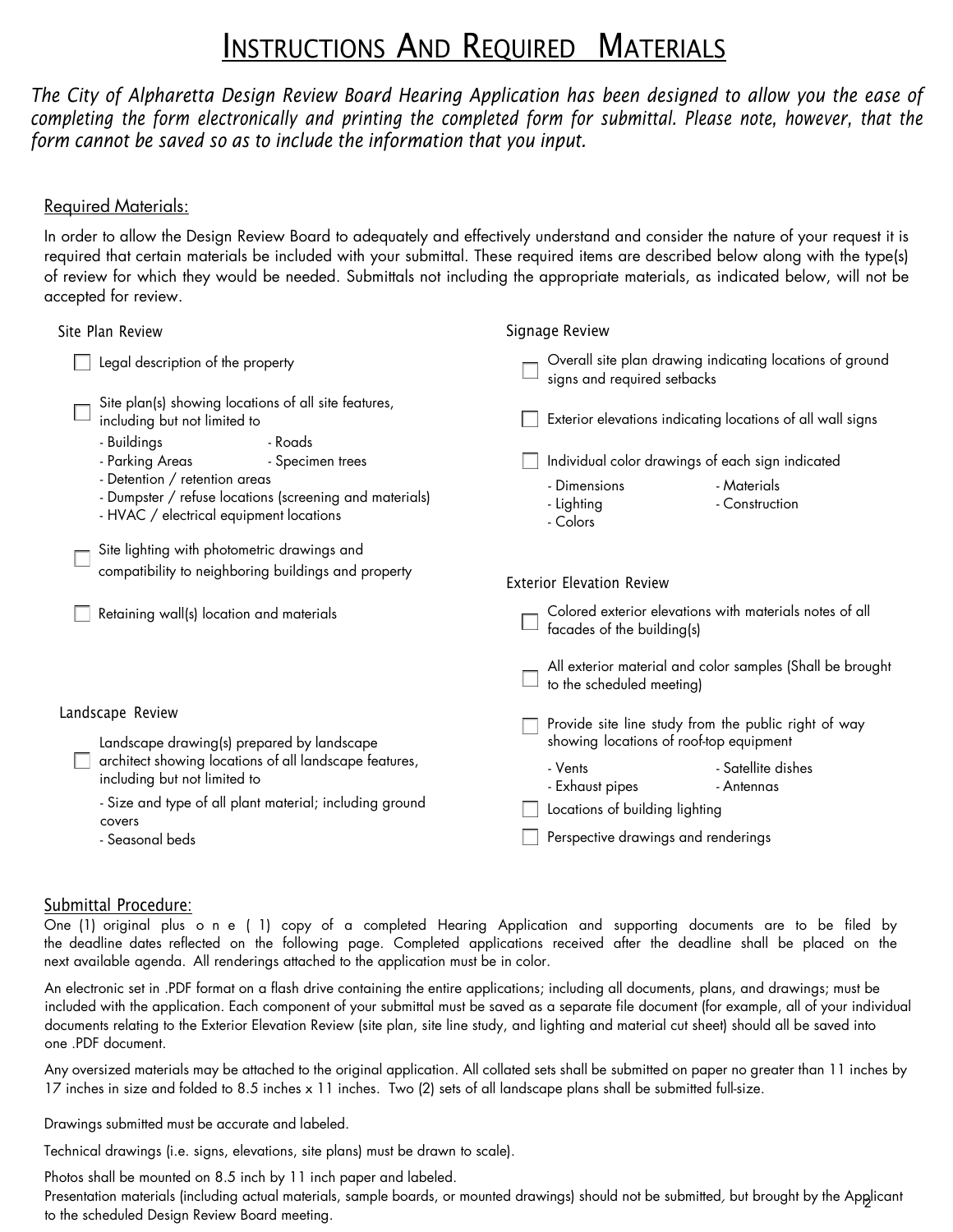# FILING DEADLINES AND MEETING SCHEDULE

Completed applications are accepted only on, or prior to, the dates indicated as filing deadlines and only between the hours of 8:30 a.m. and 3:30 p.m. Applications will not be accepted on any other dates or times. Incomplete applications will not be accepted. All fees must be paid at the time of application.

The Design Review Board convenes at 8:30 a.m. on the meeting dates indicated, and a break will start at 12:00 p.m. and will last until 12:30 p.m. All meetings are held in Council Chambers at Alpharetta City Hall, which is located at 2 Park Plaza.

| <b>Filing Deadlines</b> | <b>Meeting Schedule</b> |
|-------------------------|-------------------------|
| January 03, 2022        | January 21, 2022        |
| February 01, 2022       | February 18, 2022       |
| March 01, 2022          | March 18, 2022          |
| April 01, 2022          | April 22, 2022          |
| May 02, 2022            | May 20, 2022            |
| June 01, 2022           | June 17, 2022           |
| July 01, 2022           | July 15, 2022           |
| August 02, 2022         | August 19, 2022         |
| September 01, 2022      | September 16, 2022      |
| October 03, 2022        | October 21, 2022        |
| November 01, 2022       | November 18, 2022       |
| December 01, 2022       | December 09, 2022       |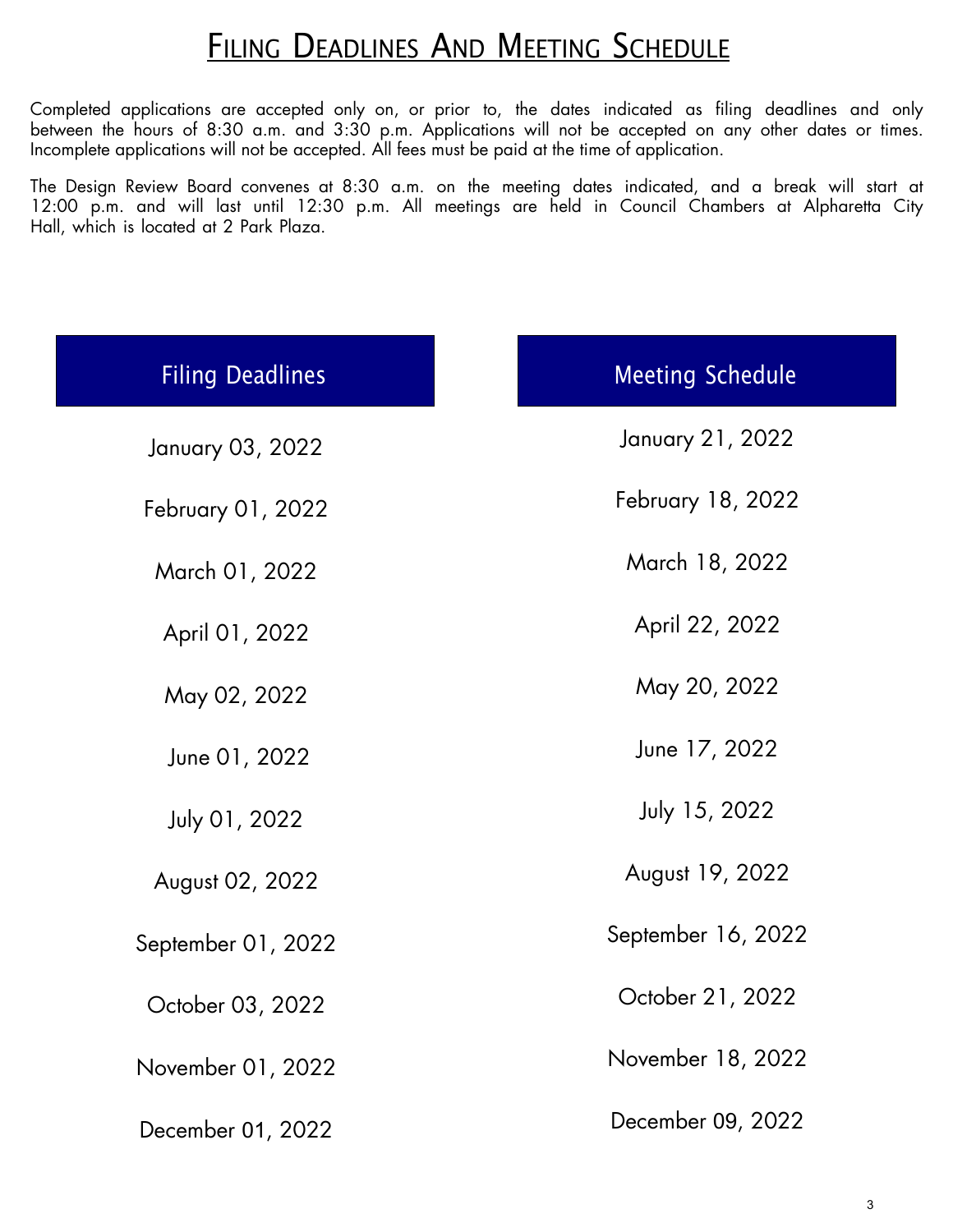# CITY OF ALPHARETTA

# **DESIGN REVIEW BOARD APPLICATION**

FOR OFFICE USE ONLY

Case DRB:

 $\Box$  Fee Paid Initial:

For your convenience, this form may be completed electronically and printed upon completion. If you choose to handwrite your responses, please print in a clear, easily legible fashion.

Please complete this form and the submittal package in its entirety. See Page 2 "Instructions and Required Materials" for details. Lastly, verify that all information is true and accurate.

Your completed submittal package should be delivered to:

City of Alpharetta 2 Park Plaza Alpharetta, GA 30009 NOTE: All applicable fees must be included with the application. Please note that <sup>a</sup> 3% convenience fee will be added to all credit card transactions. Applications will be accepted only on the dates reflected on the page of this form titled "Filing Deadlines and Meeting Schedule" and only [between](mailto:bschroeder@alpharetta.ga.us) the [hours](mailto:bschroeder@alpharetta.ga.us) of 8:30 AM and 3:30 PM.

If you have questions regarding this application or the design review process, please contact Bret Schroeder by calling 678-297-6088.

| <b>Business Name:</b>                        |                                                                                                                                                  |                   |                                                           |    |        |
|----------------------------------------------|--------------------------------------------------------------------------------------------------------------------------------------------------|-------------------|-----------------------------------------------------------|----|--------|
| <b>Location Address:</b>                     |                                                                                                                                                  |                   |                                                           |    |        |
| <b>Mailing Address:</b>                      |                                                                                                                                                  |                   |                                                           |    |        |
| City:                                        |                                                                                                                                                  | State:            | Zip Code:                                                 |    |        |
| <b>Contact For All Notifications:</b>        |                                                                                                                                                  |                   |                                                           |    |        |
| Contact Telephone:                           | $\label{eq:2} \begin{split} \mathcal{L}_{\text{max}}(\mathcal{L}_{\text{max}}) = \mathcal{L}_{\text{max}}(\mathcal{L}_{\text{max}}) \end{split}$ |                   |                                                           |    |        |
| Fax:                                         | Email:                                                                                                                                           |                   |                                                           |    |        |
| <b>Contact's Relation To Business:</b>       |                                                                                                                                                  |                   |                                                           |    |        |
| This Application For (Check all that apply): |                                                                                                                                                  |                   | Application Fees:                                         |    |        |
| Addition                                     | Modification to<br>Exterior                                                                                                                      |                   |                                                           | \$ | 175.00 |
| <b>Auxiliary Structure</b>                   | New Construction                                                                                                                                 |                   | Any sign or remodel review within the<br>Downtown Overlay |    |        |
| Color Selection                              | Signage                                                                                                                                          | All other reviews |                                                           | \$ | 300.00 |
| <b>Material Selection</b>                    |                                                                                                                                                  |                   |                                                           |    |        |
|                                              | This page will be the first page of your<br>completed submittal packet.                                                                          | <b>Total Due</b>  |                                                           |    |        |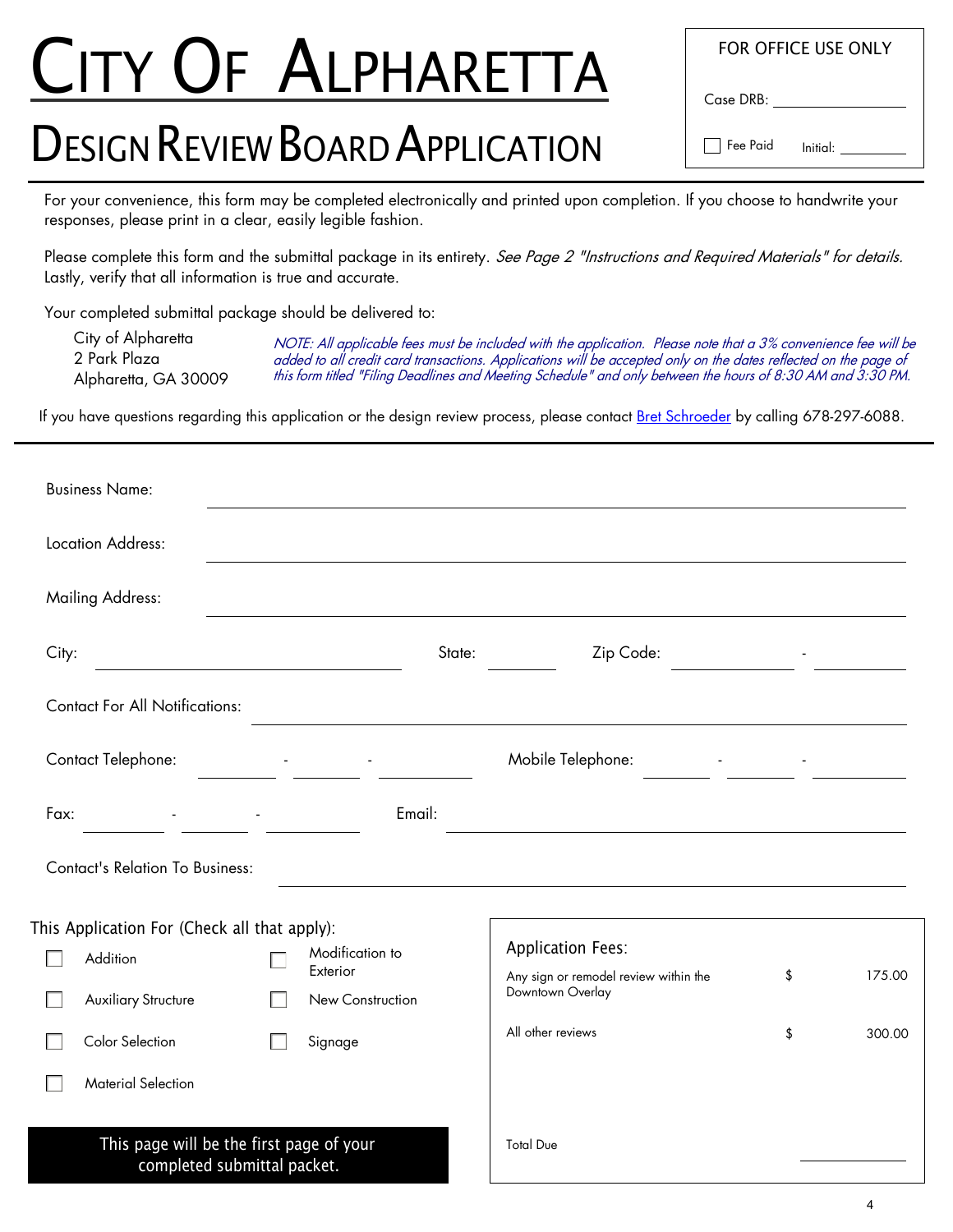

# CITY OF ALPHARETTA **DESIGN REVIEW BOARD APPLICATION**

Property Owner Information:

| Property Owner Name:     |   |        |        |              |                          |   |  |
|--------------------------|---|--------|--------|--------------|--------------------------|---|--|
| <b>Physical Address:</b> |   |        |        |              |                          |   |  |
| <b>Mailing Address:</b>  |   |        |        |              |                          |   |  |
| City:                    |   |        | State: | Zip Code:    |                          | ٠ |  |
| Owner Telephone:         | ٠ | $\sim$ |        | Contact Fax: | $\overline{\phantom{a}}$ |   |  |

Property Owner Authorization *(Must be completed if the applicant is not the legal owner of the subject property)*:

I, the undersigned, do hereby swear and attest, under penalty of law for false swearing, that I am the legal owner, as shown in the records of Fulton County, Georgia, of the property described herein and that I authorize the person identified herein as "Applicant" to act on my behalf in pursuit of this request.

| Owner Name (Printed):           |                            | Date:    |  |
|---------------------------------|----------------------------|----------|--|
| Owner Signature:                |                            |          |  |
| Property Information:           |                            |          |  |
| Address (If Assigned) :         |                            |          |  |
| Tax ID or Map Reference Number: |                            |          |  |
| Land Lot(s):                    | District:                  | Section: |  |
| Existing Zoning of Property:    | Existing Uses of Property: |          |  |

*This form is to be executed under oath. I, the person identified herein as "Applicant," do solemnly swear and attest, subject to criminal penalties for false swearing, that the information provided in this Design Review Board Application is true and correct and contains no misleading information. I also* understand that Design Review Board review and/or approval does not include review or approval for code compliance and that City of Alpharetta site and building plan review staff should be contacted with respect to code compliance issues and permitting procedures.

| . Sianature:<br>Applicant<br>- | Jate: |       |
|--------------------------------|-------|-------|
|                                |       | ----- |
|                                |       |       |
|                                |       |       |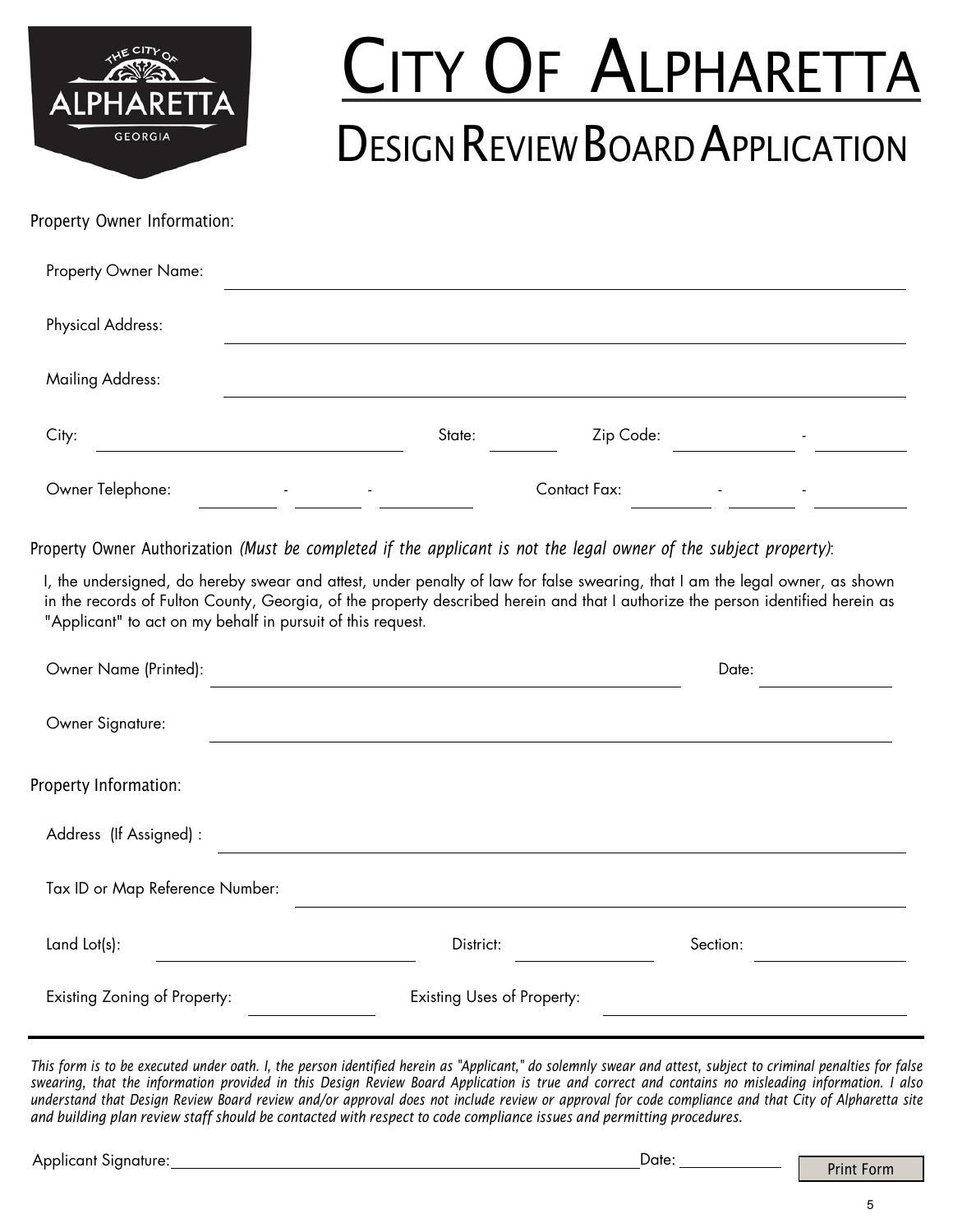# DESIGN REVIEW BOARD REVIEW CRITERIA

How will this proposal be visually compatible with the character of the surrounding areas?

In your submittal package, have you included a site line study from the public right of way, which shows the location of rooftop structures? If not, please explain below.

 $\prod$  Yes

 $\Box$  No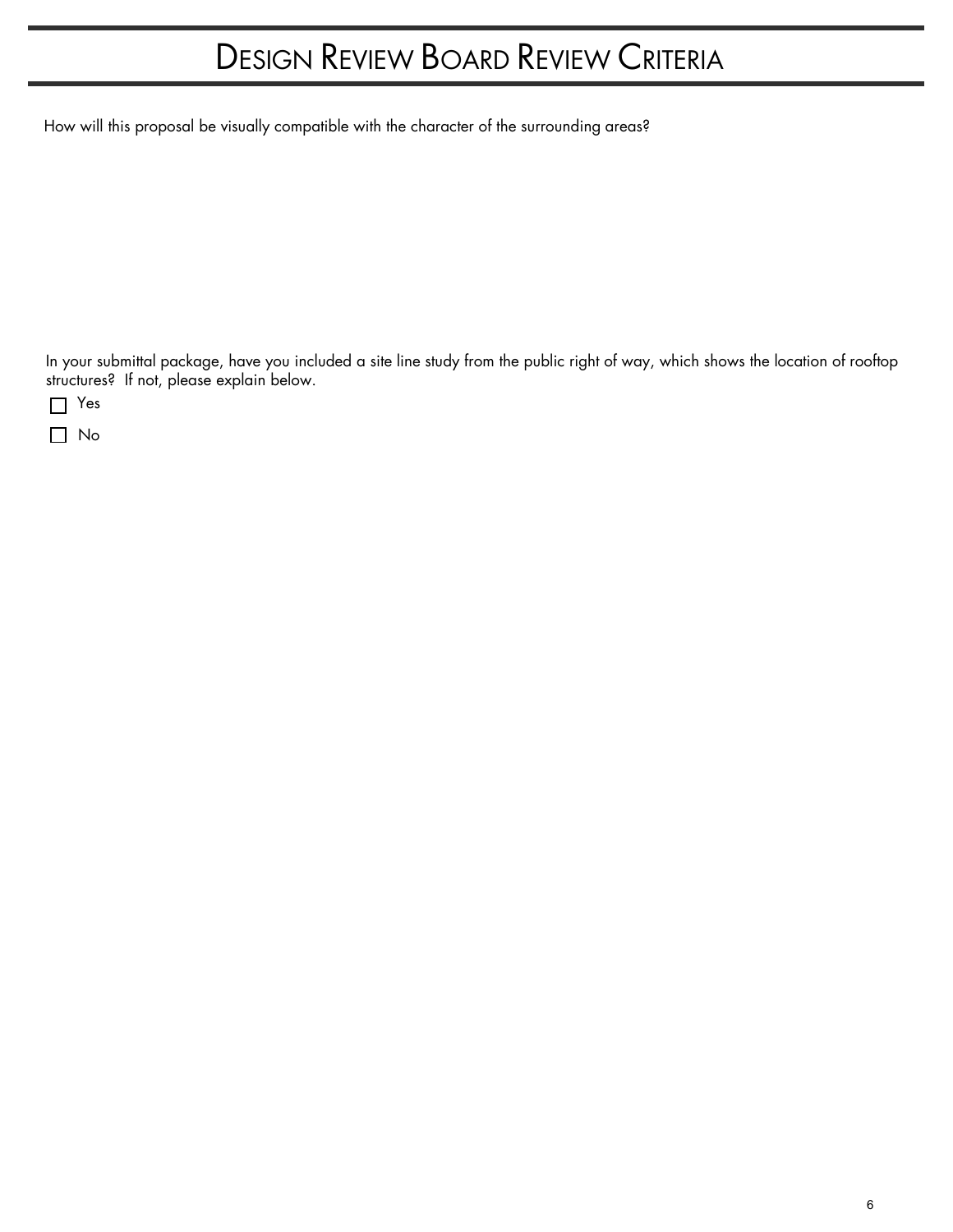# DESIGN REVIEW BOARD REVIEW CRITERIA

### Please respond to the following **ONLY** if your application is within the North Point Overlay.

Explain how your application meets the site design and streetscape standards required for the North Point Overlay. Site Design and Streetscape standards for the North Point Overlay can be found at this link: [Unified Development Code §2.10.3\(B\).](https://library.municode.com/ga/alpharetta/codes/unified_development_code?nodeId=ARTIIUSLAST_S2.10NOPOOV)

Explain how your application meets the fenestration, pedestrian access, building materials, building facade, and building massing standards required for the North Point Overlay.

Building design standards for the North Point Overlay can be found at this link: [Unified Development Code §2.10.8.](https://library.municode.com/ga/alpharetta/codes/unified_development_code?nodeId=ARTIIUSLAST_S2.10NOPOOV)

Describe the type of Civic Spaces and/or Amenity Spaces that your application includes. Open Space requirements for the North Point Overlay can be found at this link: [Unified Development Code §2.10.10.](https://library.municode.com/ga/alpharetta/codes/unified_development_code?nodeId=ARTIIUSLAST_S2.10NOPOOV)

Please list and describe the EcoDistrict measures that your application includes.

EcoDistrict Measures for the North Point Overlay can be found at this link: [Unified Development Code §2.10.11.](https://library.municode.com/ga/alpharetta/codes/unified_development_code?nodeId=ARTIIUSLAST_S2.10NOPOOV)